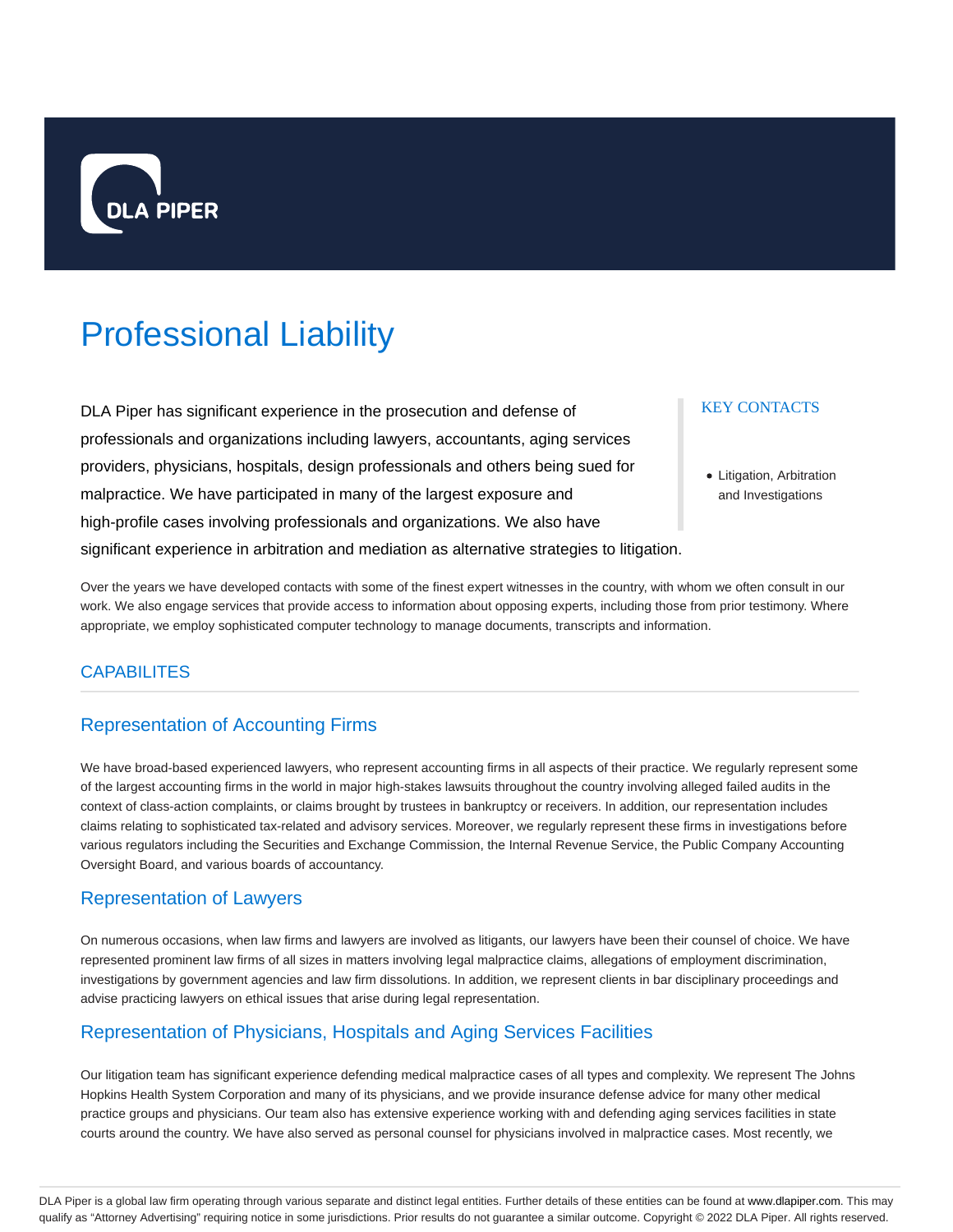have been defending aging services facilities and professionals in healthcare claims related to the global COVID-19 pandemic in state and federal courts around the country. As a result, we are familiar with the broad range of issues applicable to professional liability cases in the healthcare and aging services sectors.

We are at the forefront of efforts to challenge the qualifications of expert witnesses and the foundations of their opinions. For example, we recently won an appeal from a victory at trial in the Circuit Court for Baltimore City in which we convinced the court to strike the entire testimony of a psychiatrist who testified on both standards of care and damages issued against our client. We also have experience representing healthcare providers in professional disciplinary matters before licensing and disciplinary boards. We have handled matters before physician, dental and physical therapy boards.

# Representation of Design Professionals

We also represent various other design professionals, such as architects and engineers.

# **EXPERIENCE**

# Representation of Accounting Firms

- Representation of international accounting firm in civil cases throughout the US in connection with failure to detect the misuse via trustee of in excess of \$100 million in structured settlement.
- Representation of international accounting firm, as restructuring auditors, against professional malpractice, fraud and other claims, by a bankruptcy trustee after the company failed to emerge from a Chapter 11 proceeding.
- Defense of an international accounting firm in a fraud and malpractice action, arising out of the bankruptcy of a large retail clothing chain.
- Representation of international accounting firm in over twenty civil cases throughout the US, an IRS promotions examination, and a host of other government investigations regarding the company's alleged promotion of tax shelters.

## Representation of Lawyers

- Successful settlement of massive claims by the liquidating trustee of a large publicly traded thrift against a large national law firm (now defunct) and its more than 100 partners alleging legal malpractice relating to the failure of the thrift and the settlement of the underlying derivative litigation. The malpractice claims were litigated in the federal courts in the Southern District of New York and the Southern District of California. The dispute stands as one of the largest litigated cases in the Southern District.
- Successful defense of a national law firm in a \$100 million malpractice action brought by former clients alleging incompetent real estate investment advice.
- Successful defense of a national law firm partner who was the director of a bankrupt manufacturing conglomerate, in an adversary action against the corporation's former officers, directors, and major shareholders, seeking over \$200 million arising out of alleged fraudulent conveyances of corporate assets. The case settled; our client paid nothing.
- Successful defense of a major regional law firm against claims by an investment banking firm for indemnification of a large judgment allegedly caused by the law firm's acts.

# Representation of Physicians, Hospitals and Aging Services Facilities

- Summary judgment in favor of our clients in a case involving wrongful death and survival claims arising from allegations of product liability, negligence, misrepresentation, and denial of informed consent related to the decedent's death from a neurologic disorder allegedly caused by treatment many years earlier with human growth hormone.
- Direct defense of numerous aging services facilities located in 15 states in lawsuits asserting professional liability, personal injury, negligence, elder abuse, wrongful death and other related claims.
- Defense of numerous aging services facilities regarding the COVID-19 pandemic and allegations including professional liability, personal injury and wrongful death claims.